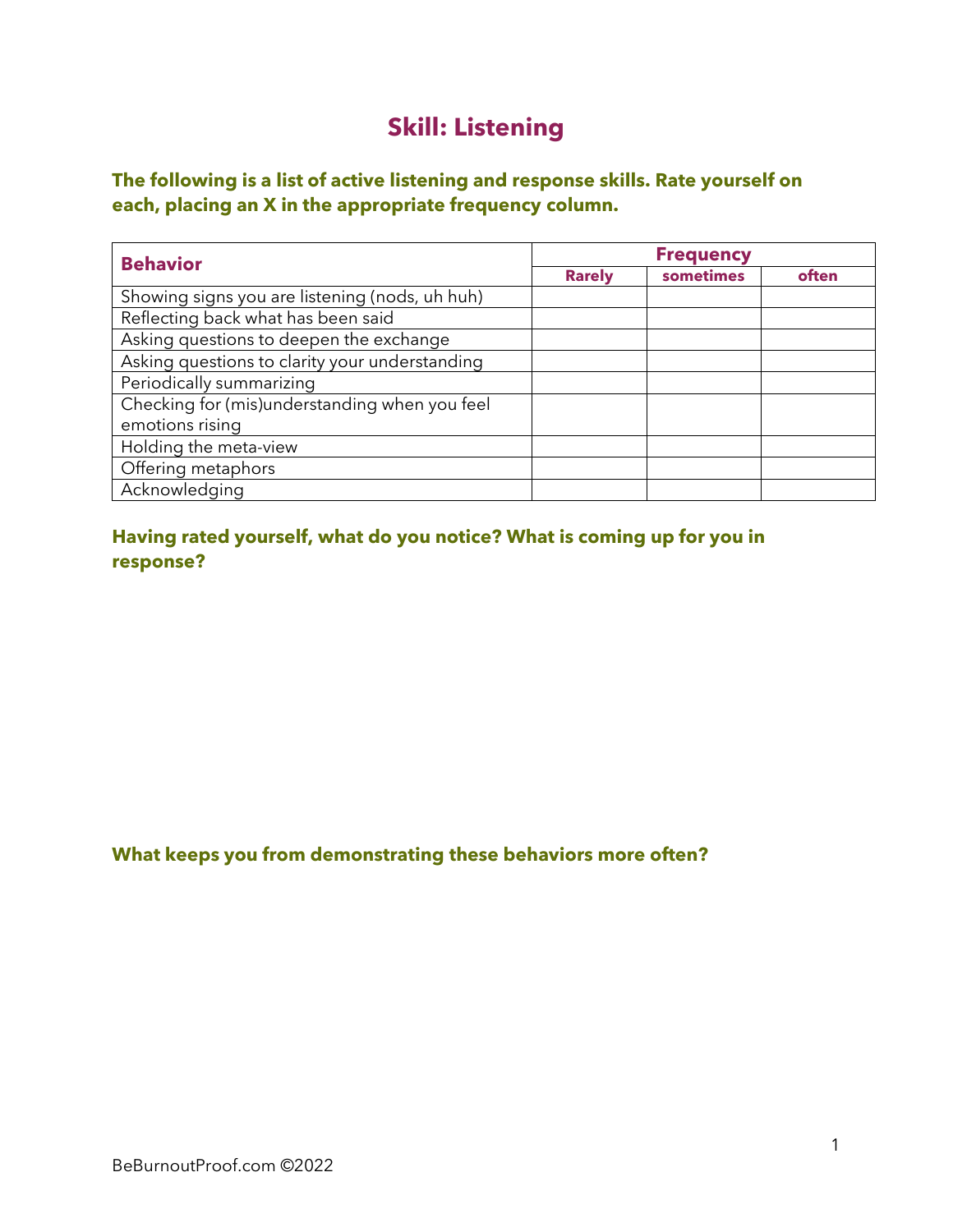**As a leader (or in general), which behavior would be most impactful to your team if you demonstrated it more often? What would it take for you to demonstrate it at least three times in the next week?**

## **The following is a list of unhelpful listening behaviors that we all engage in from time to time. Rate yourself on each, placing an X in the appropriate frequency column.**

| <b>Behavior</b>                                    | <b>Frequency</b> |           |       |
|----------------------------------------------------|------------------|-----------|-------|
|                                                    | rarely           | sometimes | often |
| Becoming judgmental; not remaining open/neutral    |                  |           |       |
| Feeling impatient with the speaker                 |                  |           |       |
| Only hearing superficial meaning                   |                  |           |       |
| "Topping" their story or relaying your own similar |                  |           |       |
| Interrupting or cutting someone off                |                  |           |       |
| Ignoring what you don't understand or what         |                  |           |       |
| doesn't interest you                               |                  |           |       |
| Mentally preparing rebuttals or your response      |                  |           |       |
| Focusing on unimportant or trivial details         |                  |           |       |
| Being distracted by your phone, email, etc.        |                  |           |       |
| Being stuck in your own head; internal dialog      |                  |           |       |
| Forgetting what was said in the past               |                  |           |       |
| Filling pauses that don't need to be filled        |                  |           |       |
| Abruptly changing the subject                      |                  |           |       |

**Upon reflection, what patterns do you notice? Do you exhibit those behaviors…**

- **with pretty much everyone or only with certain people?**
- **in general, or more when you are under stress, driving to a deadline/decision, etc.?**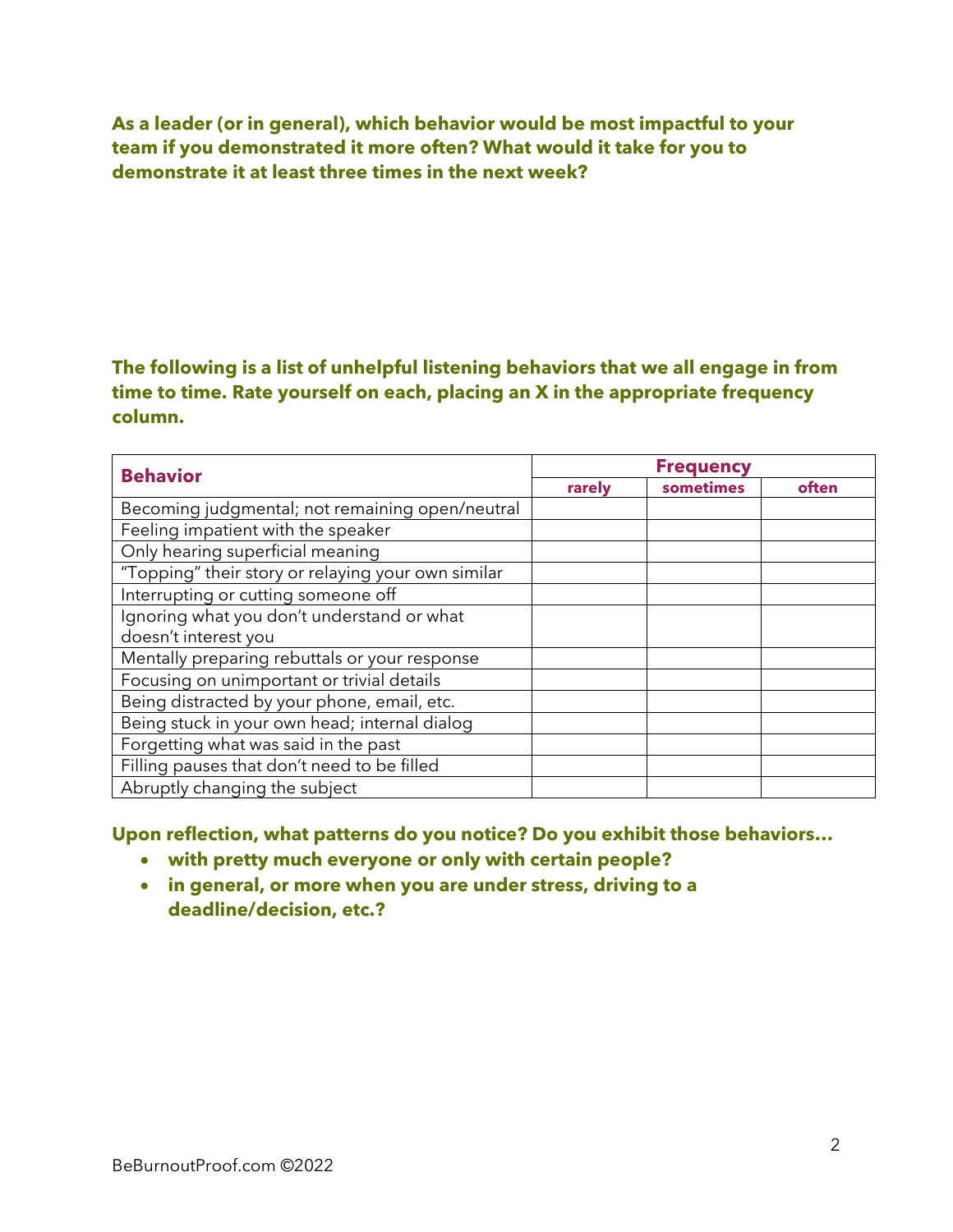**To what extent does your organization's leadership culture (or overall culture) promote active listening? To what extent does it tolerate/perpetuate the unhelpful behaviors?**

**Are there any specific unhelpful listening behaviors that you default to more of the time than you'd like? Why/how do you think that became the case?**

**As a leader (or in general), when is it okay to break some of the active listening "rules" like interrupting someone while they are speaking or checking your phone?**